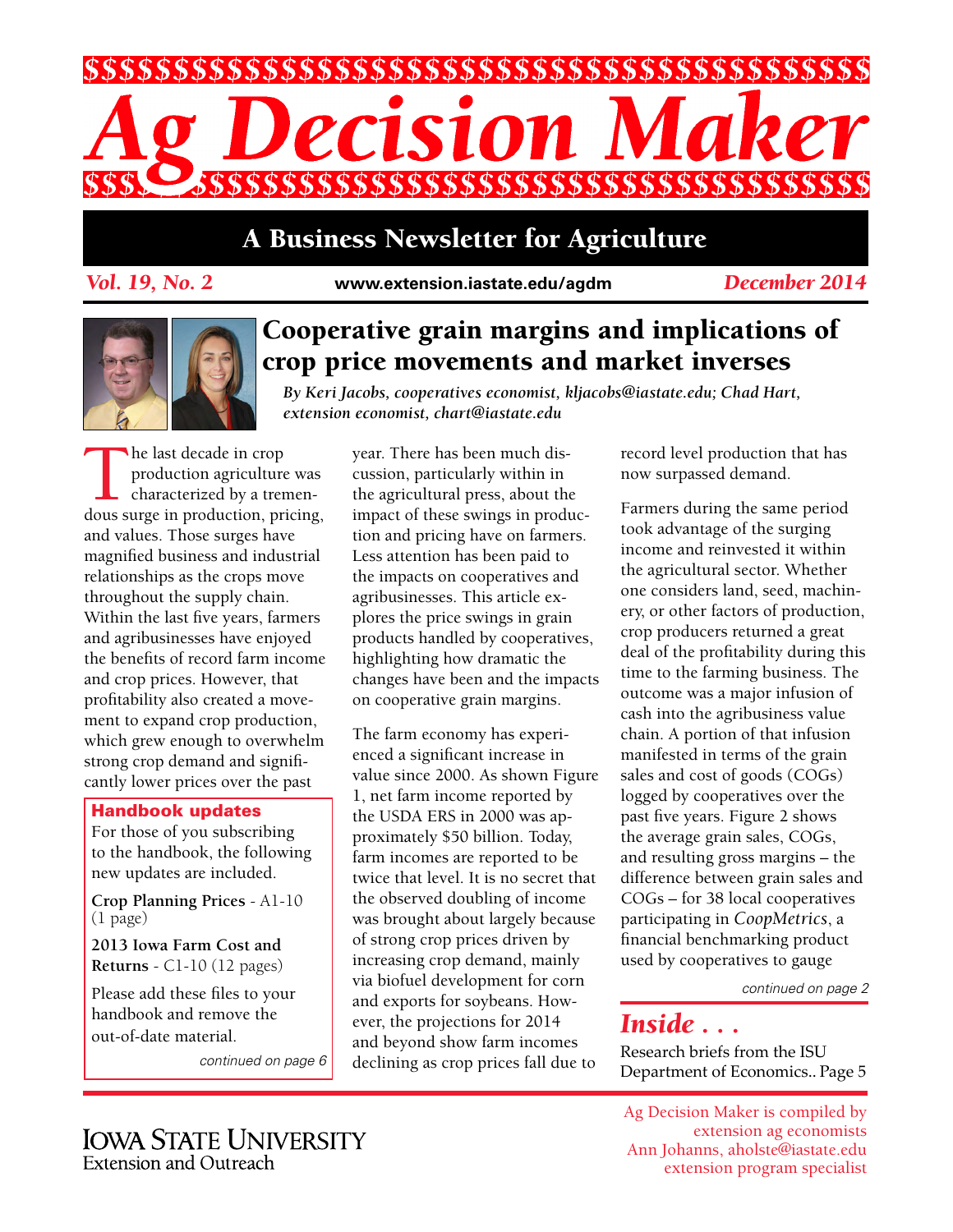# 5\$\$\$\$\$\$\$\$\$\$\$\$\$\$\$\$\$\$\$\$\$\$\$\$\$\$\$\$\$\$\$\$\$\$\$\$\$

*Cooperative grain margins and implications of crop price movements and market inverses, continued from page 1*

their financials over time and against peer cooperatives. Just as crop prices and net farm incomes surged since 2009, so too have grain sales and costs at local cooperatives. Throughout 2009, grain sales and costs declined at the cooperatives. After a slow start in 2010, these surged, and by the end of 2012 sales and costs averaged roughly \$275 million.

The increase in the value stream during this time highlighted the need for risk management and the increased capital both to support the grain movements and also the increased margin requirements on that grain. This forced cooperatives to maintain higher capital levels in order to comply with lending covenants and margin requirements. While the increased gross margins provided some of the funding for the increased capital needs, much of it was accessed through additional borrowings. As shown in Figure 2, the higher grain prices from 2010 – 2012 did not translate to sustained high margins during this entire time.

Figure 3 illustrates the same sales, costs, and margins data, instead depicting margins as a percentage of grain sales. Most notable in this graph is the inverse relationship between grain sales and the margin percentage. As grain sales increase (decrease), the grain margin percentage declines (rises). This is due to the relative stability of grain margins in absolute terms in comparison to grain sales as prices move higher. Recalling Figure 2, grain sales and margins tend to move together but the swings in grain sales are larger than the swings in margins causing the ratio of the two (the grain margin percentage) to be more affected by grain sales.

A closer look at these data reveals that the downward movement in the gross margin percentage tends to happen roughly a year after grain sales and costs begin to rise. Grain sales and costs reached relevant lows in the 4th quarter of 2009 followed by a peak in margin percentages a year later. Two years later, grain sales and costs reached relevant highs during the 4th quarter of 2012 with margin percentages still falling, bottoming out at the end of 2013 and the beginning of 2014. This begs the question, why don't margin percentages and sales and COGs move inversely in lock-step? The observed delay between the two series is likely due to the relative speed of adjustment among sales and costs and also the futures contract pricing at the time.









### **Figure 3. Average Cooperative Gross Margin Percentages, Grain**

*continued on page 3*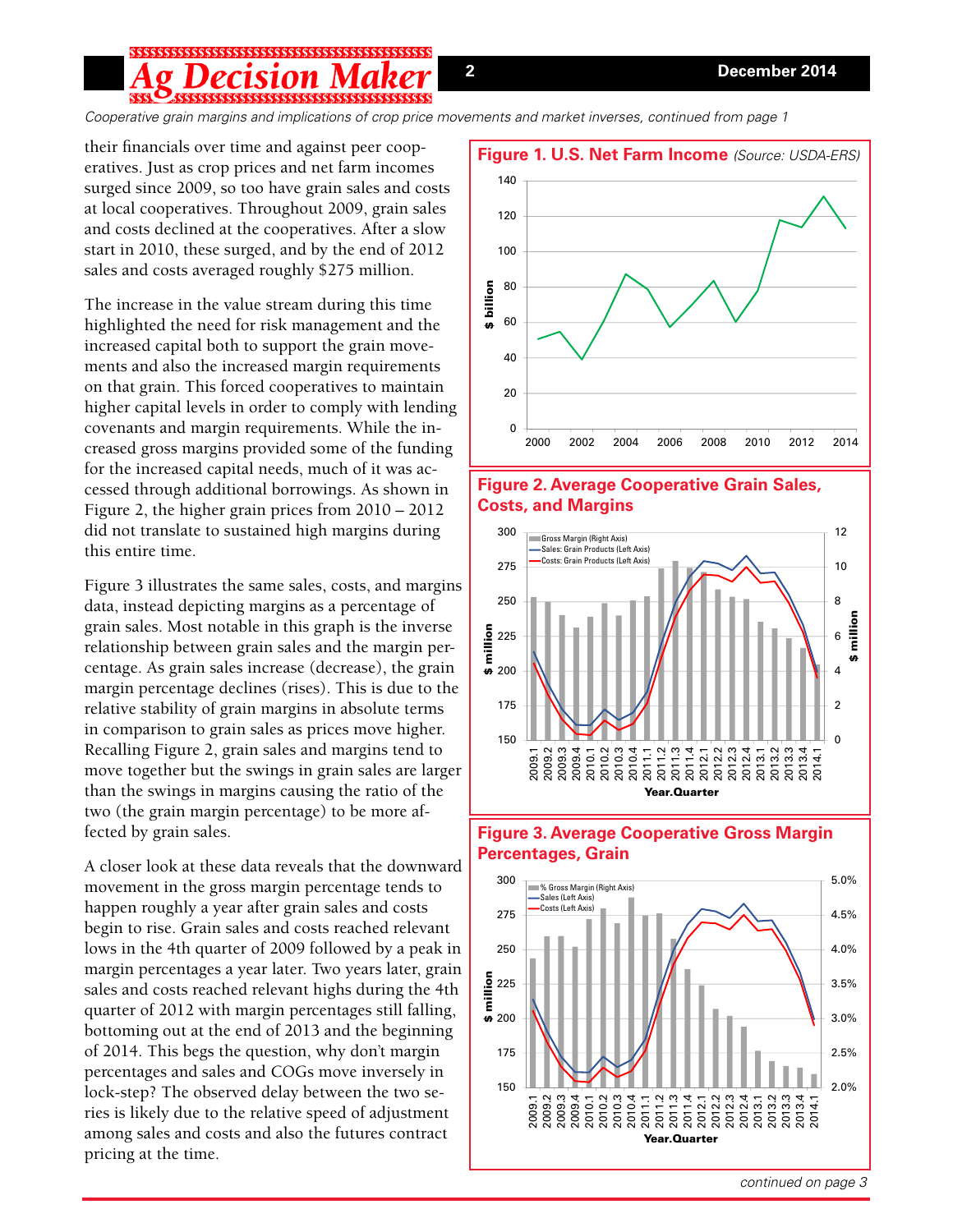## **1S10N**

*Cooperative grain margins and implications of crop price movements and market inverses, continued from page 2*

Figure 4 plots for five years the monthly average cash prices – the futures price plus basis – received by Iowa farmers and Figure 5 shows their relative price movements. During this time corn had a \$5 trading range and soybeans an \$8 trading range – ranges that are greater than the average crop prices over the preceding decade. It is both the price levels and variability that contributed to the record high net farm incomes for farmers and grain sales and costs for cooperatives. It is interesting to note that while both crops had relatively low prices through 2009 and early 2010 and surging prices from late 2012 through early 2013, the significant price movements for corn and soybeans since then has differed. This divergence was due to the relative scarcity of soybean stocks. Corn stocks began to rebuild with the 2013 crop while soybean stocks are projected to rebuild with the 2014 crop.

Comparing the data for the cooperatives' average grain sales, costs, and margins with crop prices (Figures 2 and 4), the connection between the two becomes clearer. The prices that farmers receive are the bids that comprise grain costs. Thus, given the competitive nature of grain marketing in Iowa, grain sales track closely with COGs. This is intuitive. Corn at \$4/bu and \$10/bu soybeans translates to \$150 million grain sales and costs while \$7/bu corn and \$15/bu soybeans translate to \$275 million grain sales and costs. Taken together, Figures 4 and 5 show that, despite different magnitudes of movement, corn and soybean prices both moved dramatically beginning in 2010.

Corn and soybean price movements alone are unable to explain the drop-off in grain margins values during this time. Why were grain margin values declining during periods of relatively high prices? The explanation of these margin movements seems to lie with futures signals and the inversion that existed during this time. In a futures market for commodities where contracts have different maturity dates (months), the difference between the contracts prices for different delivery months is called the "carry." In corn, for example, the futures price for December versus March represents the 3-month carry in the corn market – a premium for holding the crop from December through March. "Full carry" represents a situation where the difference in prices represents the full cost – interest, risk, insurance, storage – of holding the commodity to the next delivery month. It is not





uncommon to see delivery month price differentials that, in fact, reflect something greater than or less than full carry, which is the market signal for excess corn supply or excess corn demand, respectively, in the nearby month. When the carry is negative, the market is referred to as "inverted."

Tables 1 and 2 contain the average futures prices for the new crops, along with the computed carry/inverse for the new crops. Comparing the tables there are, here again, differences between corn and soybeans. While the corn market saw an inverse develop in the 3rd and 4th quarters of 2012, the soybean market experienced a number of inverses. The market was signaling that it was unwilling to pay producers and cooperatives to hold grain: the market wanted the product in the nearby month and discounted prices in the future to ensure delivery as soon as possible.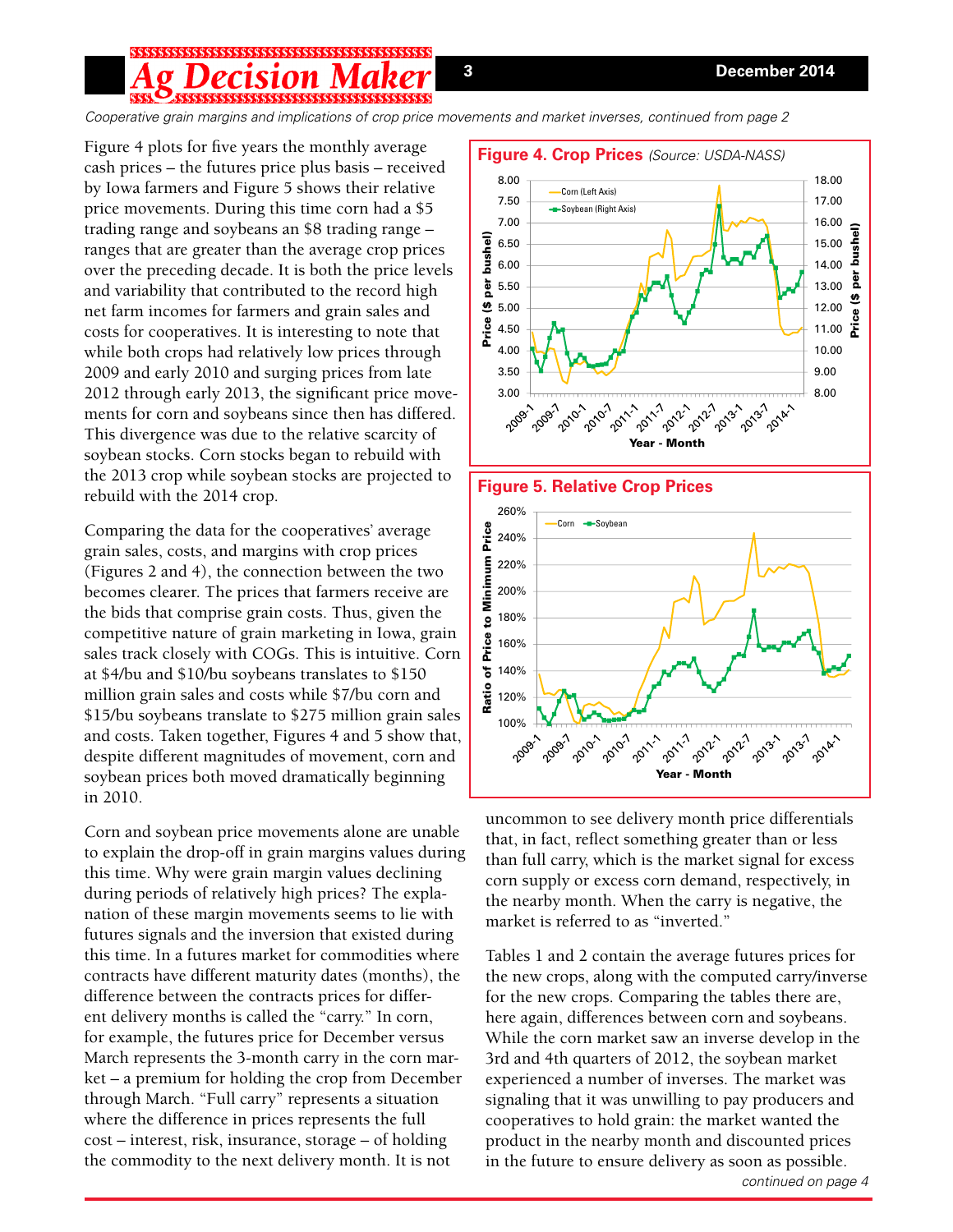# \$\$\$\$

*Cooperative grain margins and implications of crop price movements and market inverses, continued from page 3*

Given that gains from storage of crops is a major part of the cooperative business model, inverses in the markets usually imply declining returns to cooperatives.

Based on the contract price inversions, we might have expected to see gross margin percentages for corn drop during the 3rd and 4th quarters for 2012. However, as Figure 6 shows, gross margin percentages for cooperatives began to decline before that, during 2011. The drop for soybeans aligns with the inverse that developed in the soybean market then, which basically persisted until this year. However, the beginning of the fall in the corn gross margin percentage does not align with the development of an inverse in the futures market. The story for corn seems more related to the movement in price levels.

| Year.Quarter |            |        | <b>Average Futures</b> | <b>Carry/Inverse from Dec</b> |          |            |          |
|--------------|------------|--------|------------------------|-------------------------------|----------|------------|----------|
|              | <b>Dec</b> | Mar    | <b>May</b>             | July                          | Mar      | <b>May</b> | July     |
| 2009.1       | \$4.17     | \$4.29 | \$4.37                 | \$4.42                        | \$0.12   | \$0.20     | \$0.25   |
| 2009.2       | \$4.31     | \$4.43 | \$4.50                 | \$4.57                        | \$0.11   | \$0.19     | \$0.26   |
| 2009.3       | \$3.32     | \$3.46 | \$3.55                 | \$3.63                        | \$0.13   | \$0.23     | \$0.31   |
| 2009.4       | \$3.80     | \$3.97 | \$4.06                 | \$4.15                        | \$0.16   | \$0.26     | \$0.34   |
| 2010.1       | \$4.03     | \$4.14 | \$4.20                 | \$4.26                        | \$0.11   | \$0.17     | \$0.23   |
| 2010.2       | \$3.78     | \$3.91 | \$4.00                 | \$4.07                        | \$0.13   | \$0.21     | \$0.29   |
| 2010.3       | \$4.33     | \$4.46 | \$4.52                 | \$4.58                        | \$0.13   | \$0.20     | \$0.25   |
| 2010.4       | \$5.51     | \$5.72 | \$5.79                 | \$5.82                        | \$0.21   | \$0.28     | \$0.32   |
| 2011.1       | \$5.89     | \$5.98 | \$6.04                 | \$6.09                        | \$0.09   | \$0.15     | \$0.19   |
| 2011.2       | \$6.61     | \$6.72 | \$6.79                 | \$6.84                        | \$0.11   | \$0.18     | \$0.23   |
| 2011.3       | \$6.95     | \$7.07 | \$7.13                 | \$7.17                        | \$0.13   | \$0.19     | \$0.23   |
| 2011.4       | \$6.21     | \$6.29 | \$6.36                 | \$6.40                        | \$0.07   | \$0.15     | \$0.19   |
| 2012.1       | \$5.65     | \$5.76 | \$5.83                 | \$5.88                        | \$0.11   | \$0.18     | \$0.23   |
| 2012.2       | \$5.39     | \$5.50 | \$5.58                 | \$5.65                        | \$0.11   | \$0.19     | \$0.26   |
| 2012.3       | \$7.76     | \$7.77 | \$7.73                 | \$7.65                        | \$0.01   | $-$0.03$   | $-$0.11$ |
| 2012.4       | \$7.43     | \$7.39 | \$7.37                 | \$7.30                        | $-$0.04$ | $-$0.06$   | $-$0.13$ |
| 2013.1       | \$5.70     | \$5.80 | \$5.87                 | \$5.91                        | \$0.10   | \$0.17     | \$0.21   |
| 2013.2       | \$5.42     | \$5.52 | \$5.60                 | \$5.66                        | \$0.10   | \$0.18     | \$0.24   |
| 2013.3       | \$4.76     | \$4.89 | \$4.97                 | \$5.03                        | \$0.13   | \$0.20     | \$0.27   |
| 2013.4       | \$4.30     | \$4.39 | \$4.47                 | \$4.54                        | \$0.08   | \$0.17     | \$0.24   |
| 2014.1       | \$4.66     | \$4.75 | \$4.81                 | \$4.83                        | \$0.09   | \$0.15     | \$0.18   |

### **Table 1. Corn Futures and Carry/Inverse**

### **Table 2. Soybean Futures and Carry/Inverse**

| Year.Quarter | <b>Average Futures</b> |         |         |         |         | <b>Carry/Inverse from Nov</b> |          |          |          |
|--------------|------------------------|---------|---------|---------|---------|-------------------------------|----------|----------|----------|
|              | <b>Nov</b>             | Jan     | Mar     | May     | July    | Jan                           | Mar      | May      | July     |
| 2009.1       | \$8.98                 | \$9.07  | \$9.15  | \$9.21  | \$9.27  | \$0.09                        | \$0.17   | \$0.23   | \$0.29   |
| 2009.2       | \$9.87                 | \$9.93  | \$9.91  | \$9.83  | \$9.84  | \$0.05                        | \$0.04   | $-$0.04$ | $-$0.03$ |
| 2009.3       | \$9.54                 | \$9.59  | \$9.59  | \$9.54  | \$9.56  | \$0.05                        | \$0.05   | \$0.01   | \$0.02   |
| 2009.4       | \$9.69                 | \$10.04 | \$10.09 | \$10.10 | \$10.13 | \$0.35                        | \$0.39   | \$0.40   | \$0.44   |
| 2010.1       | \$9.37                 | \$9.46  | \$9.53  | \$9.55  | \$9.61  | \$0.09                        | \$0.16   | \$0.19   | \$0.24   |
| 2010.2       | \$9.31                 | \$9.40  | \$9.46  | \$9.49  | \$9.58  | \$0.09                        | \$0.15   | \$0.18   | \$0.27   |
| 2010.3       | \$10.15                | \$10.24 | \$10.28 | \$10.29 | \$10.36 | \$0.08                        | \$0.13   | \$0.14   | \$0.20   |
| 2010.4       | \$11.97                | \$12.50 | \$12.58 | \$12.61 | \$12.64 | \$0.53                        | \$0.61   | \$0.64   | \$0.67   |
| 2011.1       | \$13.31                | \$13.35 | \$13.29 | \$13.16 | \$13.11 | \$0.03                        | $-$0.02$ | $-$0.16$ | $-$0.20$ |
| 2011.2       | \$13.53                | \$13.61 | \$13.62 | \$13.56 | \$13.59 | \$0.08                        | \$0.09   | \$0.03   | \$0.06   |
| 2011.3       | \$13.59                | \$13.69 | \$13.74 | \$13.74 | \$13.79 | \$0.10                        | \$0.15   | \$0.16   | \$0.20   |
| 2011.4       | \$12.05                | \$11.79 | \$11.89 | \$11.97 | \$12.06 | $-$0.26$                      | $-$0.17$ | $-$0.08$ | \$0.01   |
| 2012.1       | \$12.59                | \$12.63 | \$12.63 | \$12.58 | \$12.60 | \$0.04                        | \$0.04   | $-$0.01$ | \$0.01   |
| 2012.2       | \$13.43                | \$13.42 | \$13.18 | \$13.01 | \$13.00 | $-$0.01$                      | $-$0.25$ | $-$0.42$ | $-$0.43$ |
| 2012.3       | \$16.37                | \$16.32 | \$15.62 | \$14.92 | \$14.73 | $-$0.06$                      | $-$0.75$ | $-$1.45$ | $-$1.64$ |
| 2012.4       | \$15.22                | \$15.22 | \$14.94 | \$14.55 | \$14.41 | $-$0.01$                      | $-$0.29$ | $-$0.67$ | $-$0.82$ |
| 2013.1       | \$12.84                | \$12.88 | \$12.91 | \$12.91 | \$12.96 | \$0.05                        | \$0.08   | \$0.08   | \$0.12   |
| 2013.2       | \$12.49                | \$12.56 | \$12.59 | \$12.60 | \$12.67 | \$0.06                        | \$0.09   | \$0.11   | \$0.18   |
| 2013.3       | \$12.86                | \$12.89 | \$12.78 | \$12.64 | \$12.64 | \$0.03                        | $-$0.08$ | $-$0.22$ | $-$0.22$ |
| 2013.4       | \$12.88                | \$12.83 | \$12.67 | \$12.51 | \$12.47 | $-$0.05$                      | $-$0.21$ | $-$0.37$ | $-$0.41$ |
| 2014.1       | \$11.44                | \$11.49 | \$11.53 | \$11.54 | \$11.58 | \$0.05                        | \$0.08   | \$0.10   | \$0.14   |

*continued on page 5*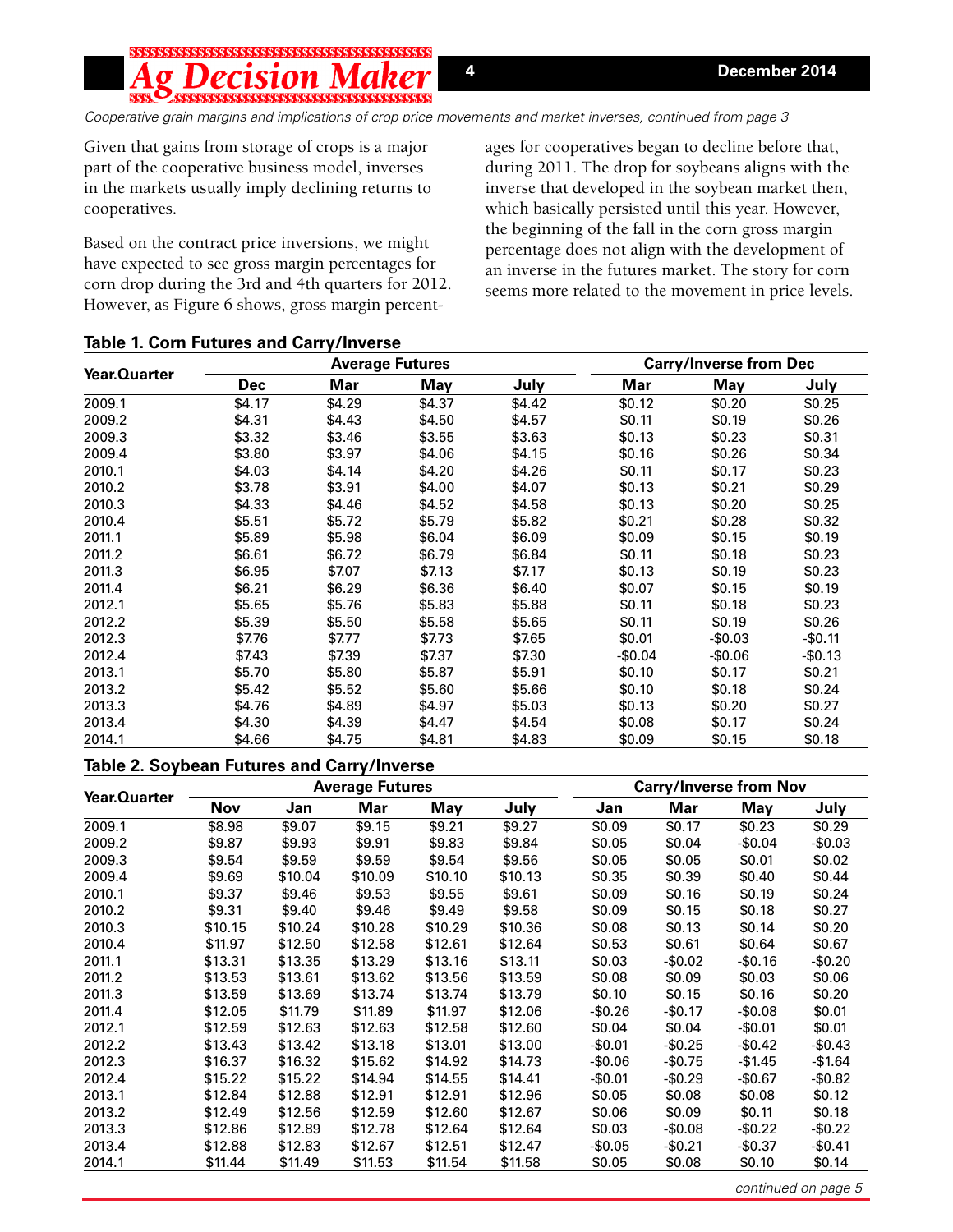# 

*Cooperative grain margins and implications of crop price movements and market inverses, continued from page 4*

Corn prices retreated significantly in the latter half of 2011. That retreat continued into 2012. The lowering prices had a similar effect as an inverse in the futures market, reducing the returns from storage. As corn prices surged in mid-2012, an inverse did develop, continuing the downward pressure on gross margin percentages for cooperatives.

In summary, the grain side of the cooperative business model derives its returns from crop storage, services and sales. Typically, the market provides an incentive to store crops via higher forward prices. However, there are two situations which can reduce those returns to storage: declining prices over time and inverses in the futures market. Both of those situations have occurred in the corn and soybean markets over the past three years. Inverses can be especially perplexing as they tend to occur when futures prices are higher than usual, signaling a short-term excess demand that is expected to resolve itself within the marketing year or with the next production cycle. The crop price run up from 2010 – 2012 brought high returns and greater margins, but these were unsustainable when the market showed an inverse, accounting for near-term excess demand and expectations of a large upcoming crop supply that could satisfy the market demands. Thus, while crop



producers enjoyed the strong returns they derived from the high crop prices over the past several years, cooperatives dealt with a series of pricing events that limited their returns over the same time. As a major function of agricultural cooperatives is to store crops for future needs, it is not the price level that determines cooperative returns, but the price movement over time.

# Research briefs from the ISU Department of Economics

## **Honors for the department at AAEA annual meeting**

The AAEA annual meeting, held in Minneapolis, Minnesota, July 27-29, gave directed honors and recognitions to numerous members connected with the Department of Economics. The following is a list of these honorees:

- Emeritus Professor Mike Duffy was honored as the outgoing secretary-treasurer, AAEA Extension section.
- Associate Professor Chad Hart received the Distinguished Extension/Outreach Program Award for an individual with less than ten years of experience. He also received the Outstanding Crop Forecaster Award, AAEA section.
- Assistant Professor Lee Schulz received the Outstanding Livestock Forecaster Award, AAEA Extension section.
- Graduate student Matthew Clancy and Professor GianCarlo Moschini received the Outstanding Applied Economic Perspectives & Policy Article Award. The title of their work is: "Incentives for Innovation: Patents, Prizes, and Research Contracts."
- Graduate student Jonathan McFadden was awarded the Chester O. McCorkle Junior Student Scholarship.
- Jacob Strapp, undergraduate business economics major, received a third-place award in the Outstanding Paper Competition.
- The Agricultural Business Club received both the Outstanding Chapter Award, and the Creative Club Award (advisor, Georgeanne Artz).

A gallery of photos which include all AAEA award winners from the annual meeting in Minneapolis, Minnesota are available for download from the [2014](https://www.facebook.com/profile.php?id=100005957295951&fref=ts)  [AAEA Annual Meeting Facebook page](https://www.facebook.com/profile.php?id=100005957295951&fref=ts).